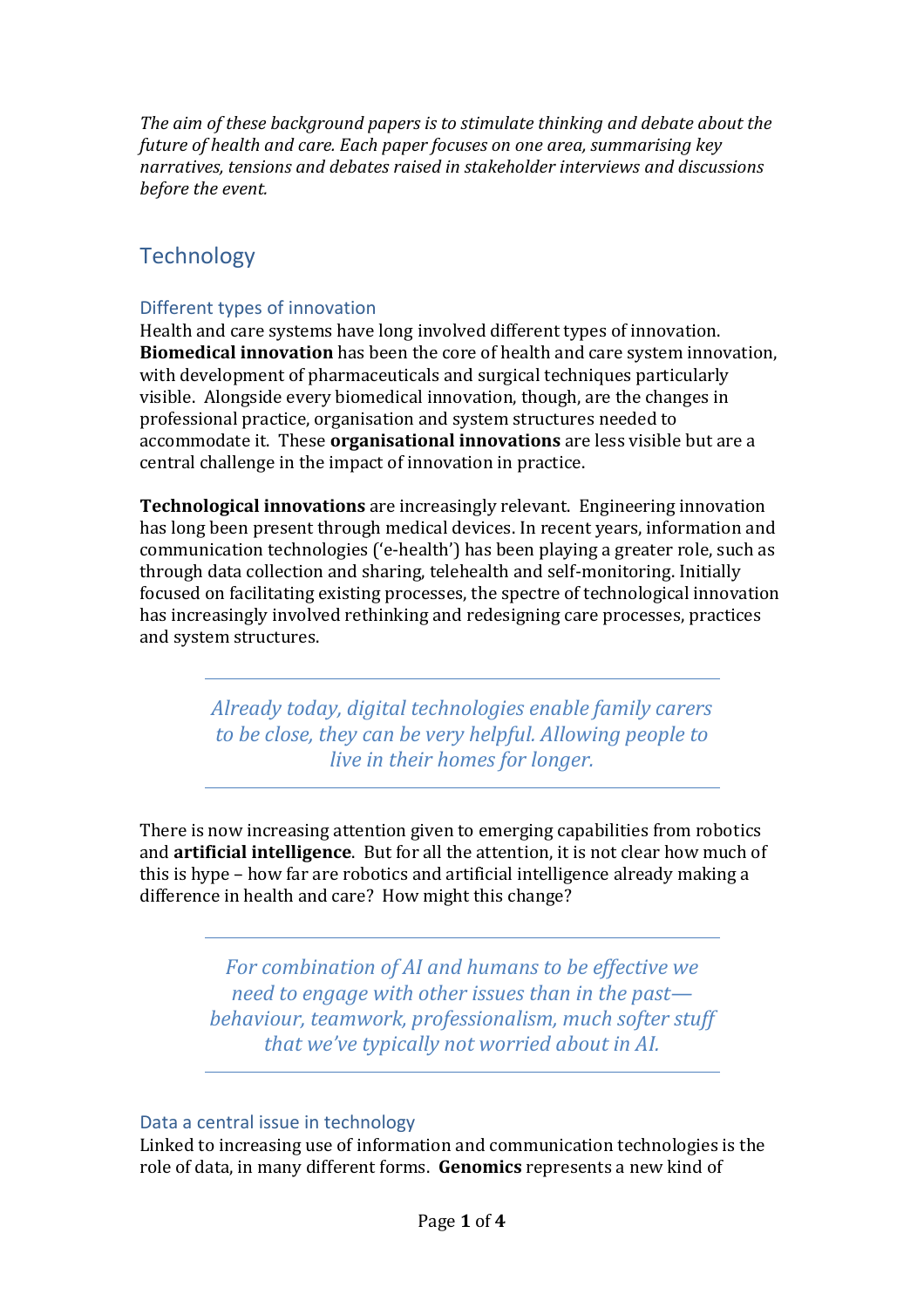biomedical data offering the potential to understand, diagnose and perhaps treat illness and disease in a fundamentally different and more personalised way.

Information technology also potentially enables the use of **existing types of data generated through the care process in new ways**, such as supporting the monitoring of performance, more efficient practices, or potentially new forms of analysis through artificial intelligence.

> *There's a reason why it's called healthcare. The caring aspects of health are not going to be done in my lifetime by AI machines. But there are some things which genuinely are already starting to make a difference. For example, personalised medicine, in terms of identifying likelihood of diseases earlier, and treating earlier, will happen. Technology will never solve end of life issues. That's the bit that never gets talked about.*

There is a high level of uncertainty about the accessibility, reliability, relevance and usability of different elements of data. Despite much discussion of genomic data, current use in health and care systems remains limited and suggestions of its potential for radically reorienting treatment and provision has been overstated. The **potential of better data sharing** and use through information technology has been discussed for a long time but has proved difficult to realise in practice; there are many isolated examples of valuable initiatives but they have proved hard to scale up and sustain. Likewise, the current and future value of artificial intelligence remains unclear.

*Health is 15 years behind finance in this respect.*

The potential of data raises issues of **values and privacy**. As awareness of data breaches has risen, so trust in data sharing within health and care systems has been undermined. There are questions about when it is appropriate to access, share and make use of data, and in what ways. Do people wish to know if they are likely to get dementia on the basis of their genomic data, for example?

> *I recognise we should be very concerned about privacy. But it happens anyway, we have to talk about it. It is like nuclear energy. One side is power plants—on the other side its nuclear weapon. It's a dual use technology—*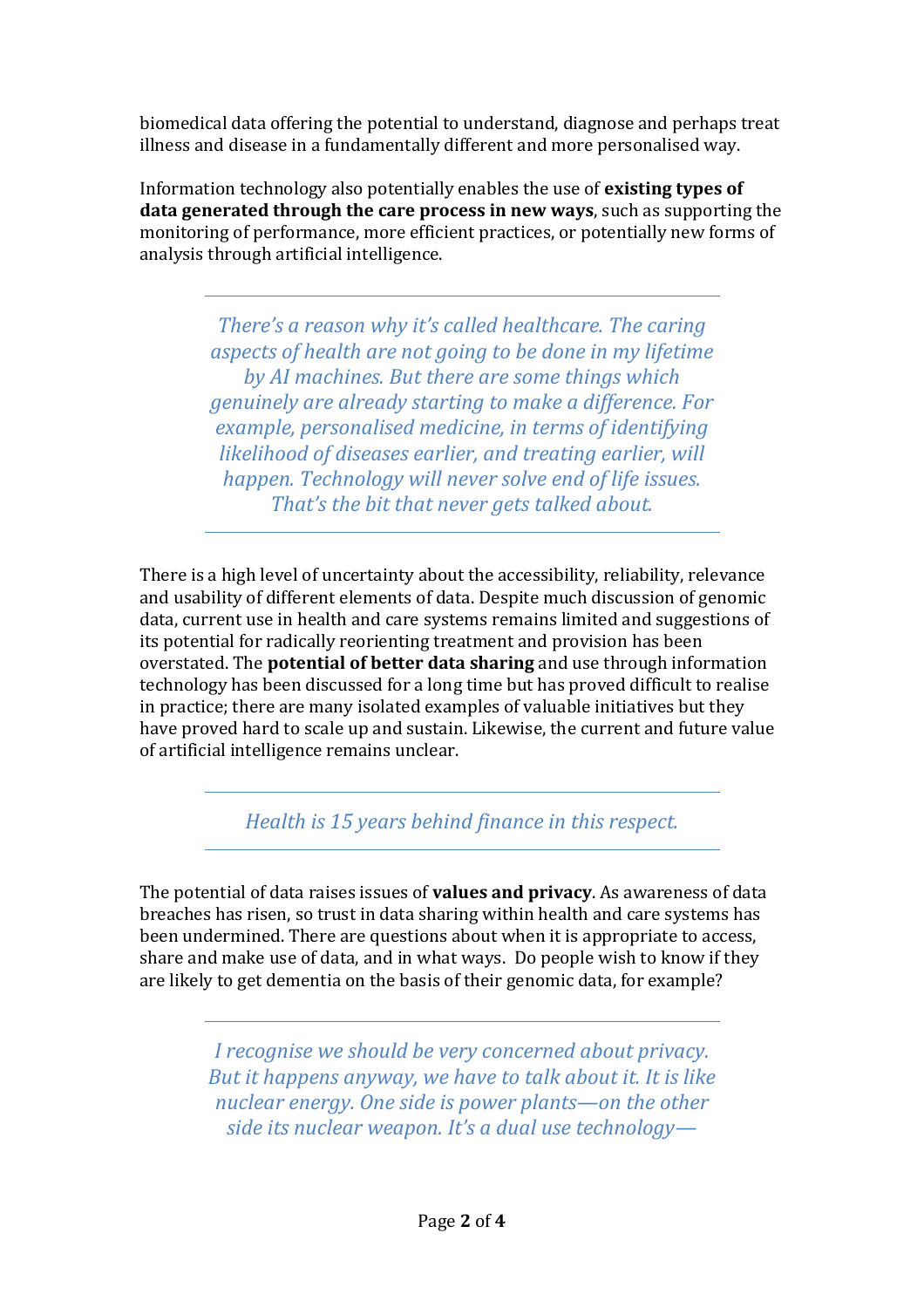*genomic tools can be used for personalised medicine or to block people from insurance.*

As health and care systems are faced with choices about more sophisticated use of related data (such as through artificial intelligence) so system leaders will need to consider the value of such data. There is as yet **no social consensus** about how data can or should be reused, though public perceptions appear to be linked to the purpose for which the data is being used and the actors involved. Who owns what data? Who can we trust when it comes to sharing data, and why?

> *The anxiety is definitely real—just look at Cambridge Analytica to know that…. But if people think their data was going to be used and the NHS will benefit, they are much more relaxed about data being used.*

## Health and care relatively slow in using information and communication technology

Recent decades have seen significant changes in many sectors of the economy due to use of information and communication technology. Yet despite examples of the potential of these technologies to improve health and care, there remains a gulf between ambitions and achievements across most health and care systems. For example, basic data collection and sharing structures are still frequently lacking; timely data that can support learning by professionals is mostly absent; and thus widespread use of artificial intelligence depends on data systems that are still a very long way off.

Why has it been so difficult to implement innovation in health and care? The processes of adoption and organisational change that are required are currently not well understood. The vast bulk of research funding in health and care goes towards biomedical and technological innovation with far less to organisational and system innovation. Improving adoption and implementation through organisational change remains central to improving productivity and ensuring sustainability of health and care systems. How can this be better supported?

#### Innovation systems: what technologies are we getting? What are we missing?

The most visible innovation system for health and care is the **pharmaceutical innovation** system. This is a mixed system, with public funding for much initial basic science followed by private sector research and development for specific medicinal products, which are then licensed and evaluated by health systems. Development is typically concentrated on **products likely to do well in developed-country markets**, especially the United States. Pharmaceutical innovation has provided enormous benefits to health through direct therapies and through medicines enabling other therapies such as surgery or radiotherapy.